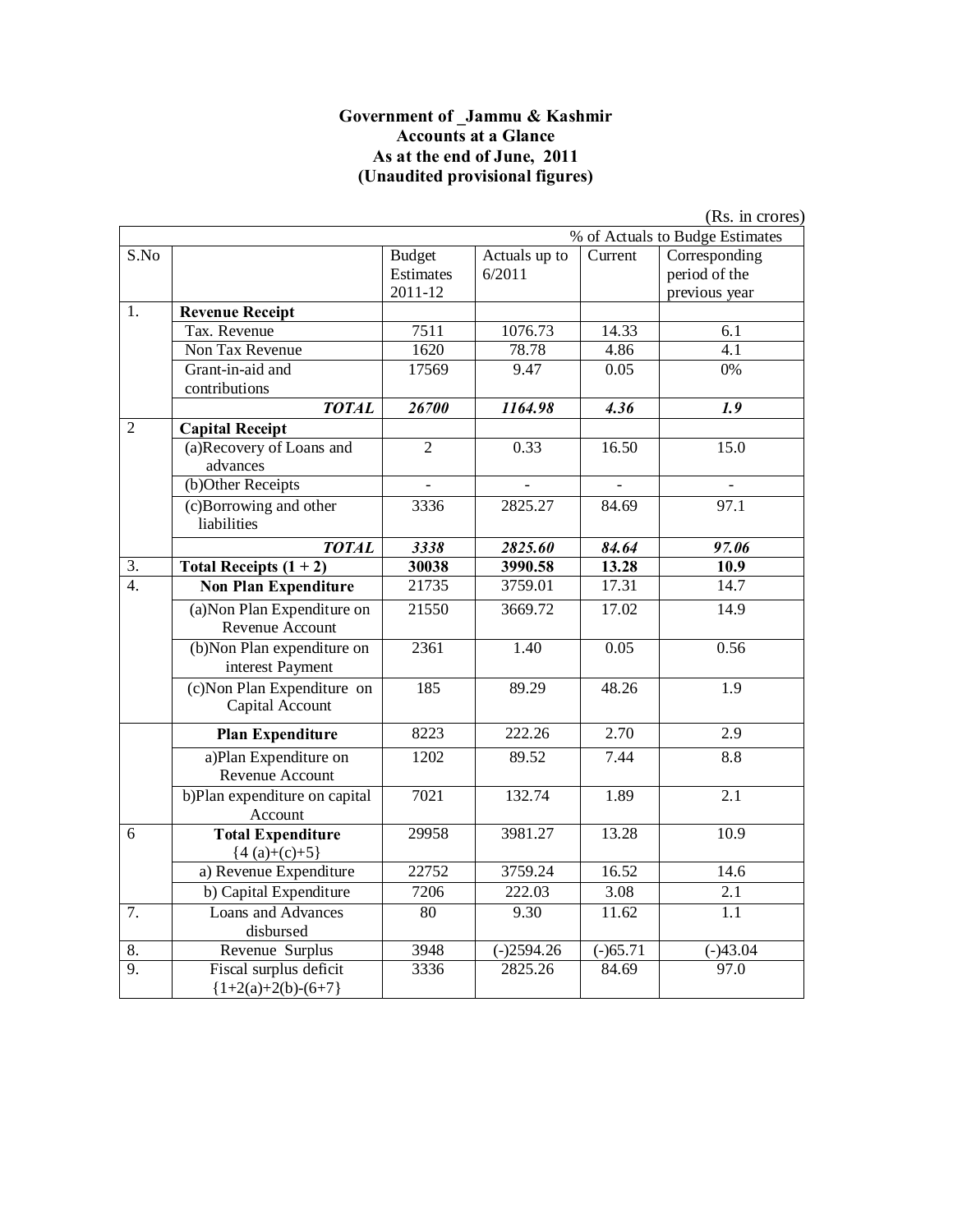## **(Format of the Progressive Figures)**

#### **TAX REVENUE**

| <b>Months</b>      |                | 2011-12            | 2010-11        |                    |
|--------------------|----------------|--------------------|----------------|--------------------|
|                    | <b>Monthly</b> | <b>Progressive</b> | <b>Monthly</b> | <b>Progressive</b> |
| <b>April, 2011</b> | 559.30         | 559.30             | 135.38         | 135.38             |
| <b>May, 2011</b>   | 314.80         | 874.10             | 155.44         | 290.82             |
| <b>June</b> , 2011 | 202.63         | 1076.73            | 101.23         | 392.05             |
| July               |                |                    |                |                    |
| <b>August</b>      |                |                    |                |                    |
| September          |                |                    |                |                    |
| October            |                |                    |                |                    |
| <b>November</b>    |                |                    |                |                    |
| <b>December</b>    |                |                    |                |                    |
| <b>January</b>     |                |                    |                |                    |
| February           |                |                    |                |                    |
| March              |                |                    |                |                    |
| Preliminary)       |                |                    |                |                    |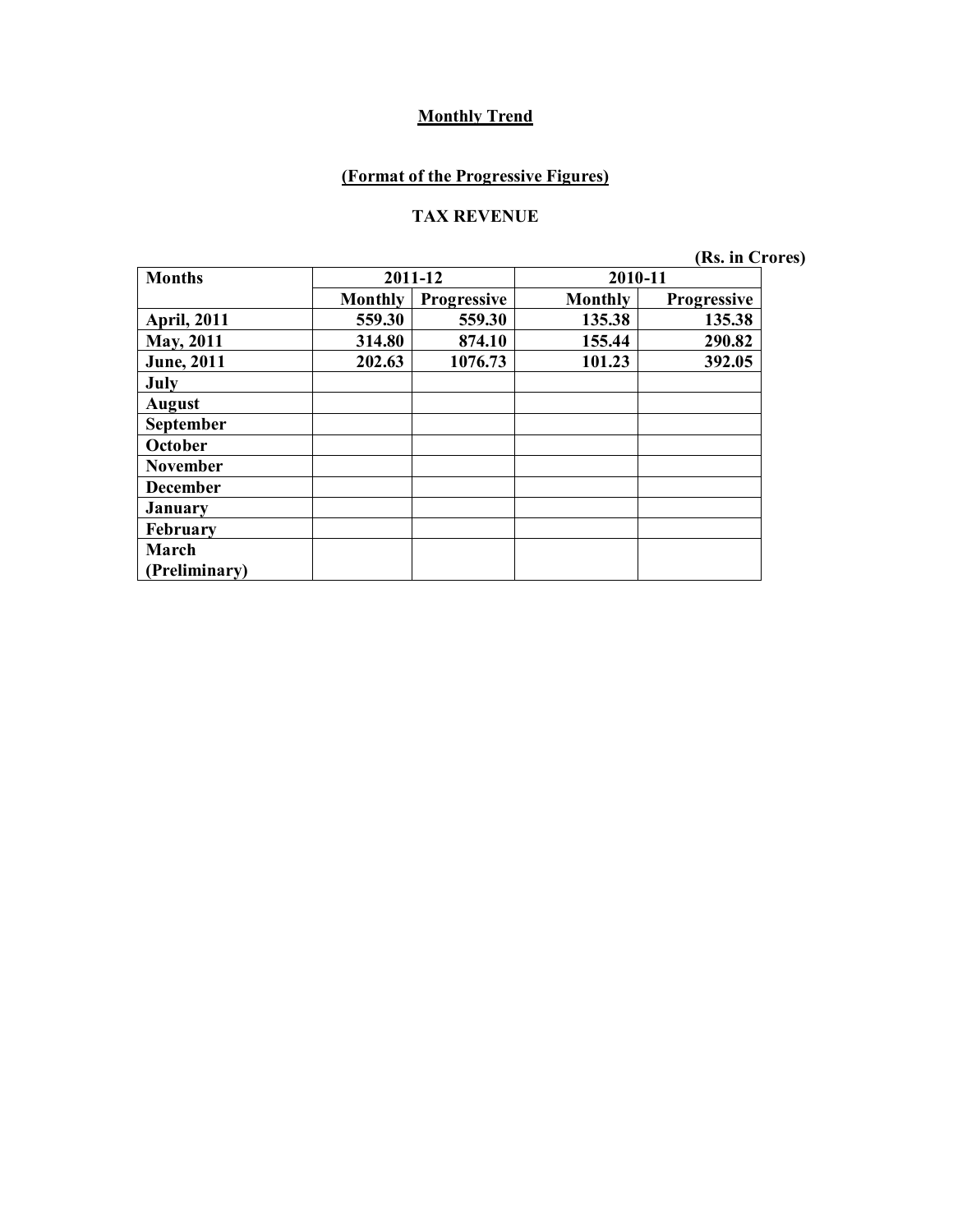#### **(Format of the Progressive Figures)**

#### **NON-TAX REVENUE**

| <b>Months</b>      |                | 2011-12            | 2010-11        |                    |
|--------------------|----------------|--------------------|----------------|--------------------|
|                    | <b>Monthly</b> | <b>Progressive</b> | <b>Monthly</b> | <b>Progressive</b> |
| <b>April, 2011</b> | 15.12          | 15.12              | 13.80          | 13.80              |
| May, 2011          | 24.15          | 39.27              | 19.53          | 33.33              |
| <b>June</b> , 2011 | 39.51          | 78.78              | 21.45          | 54.78              |
| July               |                |                    |                |                    |
| <b>August</b>      |                |                    |                |                    |
| <b>September</b>   |                |                    |                |                    |
| October            |                |                    |                |                    |
| <b>November</b>    |                |                    |                |                    |
| <b>December</b>    |                |                    |                |                    |
| <b>January</b>     |                |                    |                |                    |
| <b>February</b>    |                |                    |                |                    |
| March              |                |                    |                |                    |
| Preliminary)       |                |                    |                |                    |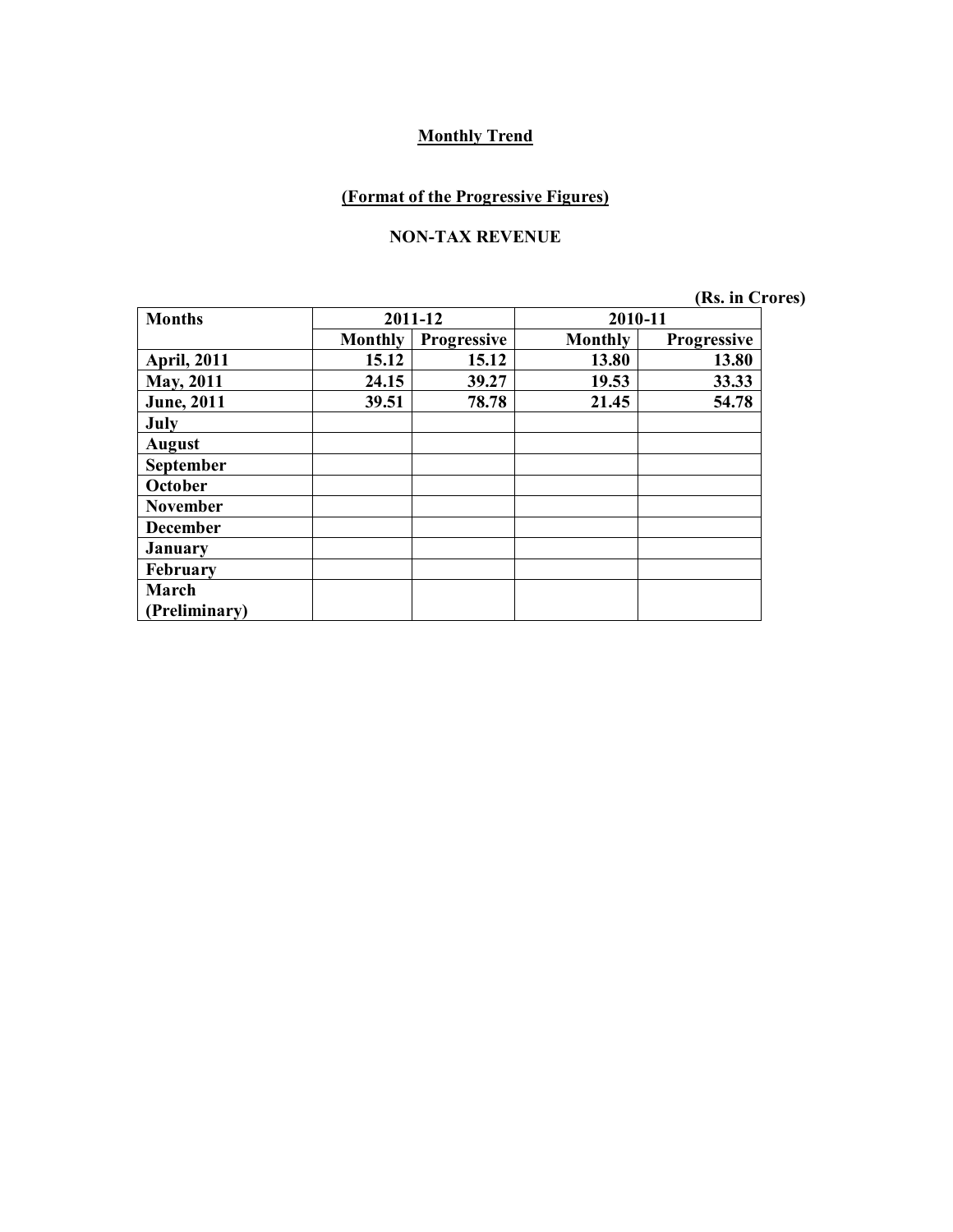#### **(Format of the Progressive Figures)**

#### **REVENUE RECEIPTS OF GRANT-IN-AID AND CONTRIBUTION**

| (Rs. in Crores) |  |
|-----------------|--|
|-----------------|--|

| <b>Months</b>      |                | 2011-12     | 2010-11 |             |  |
|--------------------|----------------|-------------|---------|-------------|--|
|                    | <b>Monthly</b> | Progressive | Monthly | Progressive |  |
| <b>April, 2011</b> | 1.52           | 1.52        | -       |             |  |
| <b>May, 2011</b>   | 1.10           | 2.62        | ۰       |             |  |
| <b>June</b> , 2011 | 6.85           | 9.47        | ۰       |             |  |
| July               |                |             |         |             |  |
| <b>August</b>      |                |             |         |             |  |
| September          |                |             |         |             |  |
| October            |                |             |         |             |  |
| <b>November</b>    |                |             |         |             |  |
| <b>December</b>    |                |             |         |             |  |
| <b>January</b>     |                |             |         |             |  |
| February           |                |             |         |             |  |
| March              |                |             |         |             |  |
| (Preliminary)      |                |             |         |             |  |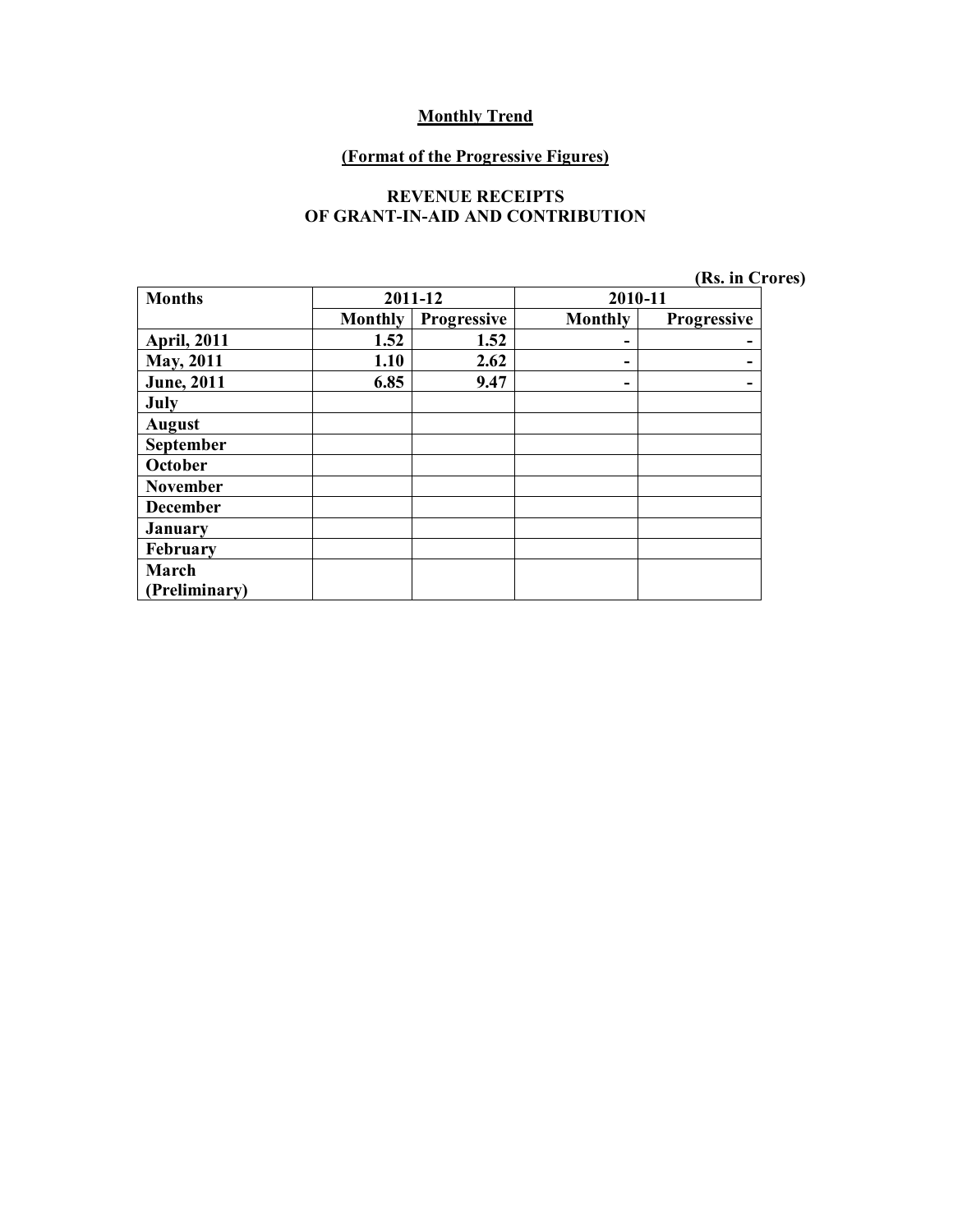#### **(Format of the Progressive Figures)**

### **RECOVERY OF LOANS & ADVANCES**

| <b>Months</b>        |                | 2011-12            | 2010-11        |                    |
|----------------------|----------------|--------------------|----------------|--------------------|
|                      | <b>Monthly</b> | <b>Progressive</b> | <b>Monthly</b> | <b>Progressive</b> |
| <b>April, 2011</b>   | 0.13           | 0.13               | 0.08           | 0.08               |
| May, 2011            | 0.09           | 0.22               | 0.13           | 0.21               |
| <b>June</b> , 2011   | 0.11           | 0.33               | 0.09           | 0.30               |
| July                 |                |                    |                |                    |
| <b>August</b>        |                |                    |                |                    |
| <b>September</b>     |                |                    |                |                    |
| October              |                |                    |                |                    |
| <b>November</b>      |                |                    |                |                    |
| <b>December</b>      |                |                    |                |                    |
| <b>January</b>       |                |                    |                |                    |
| February             |                |                    |                |                    |
| March                |                |                    |                |                    |
| <b>Preliminary</b> ) |                |                    |                |                    |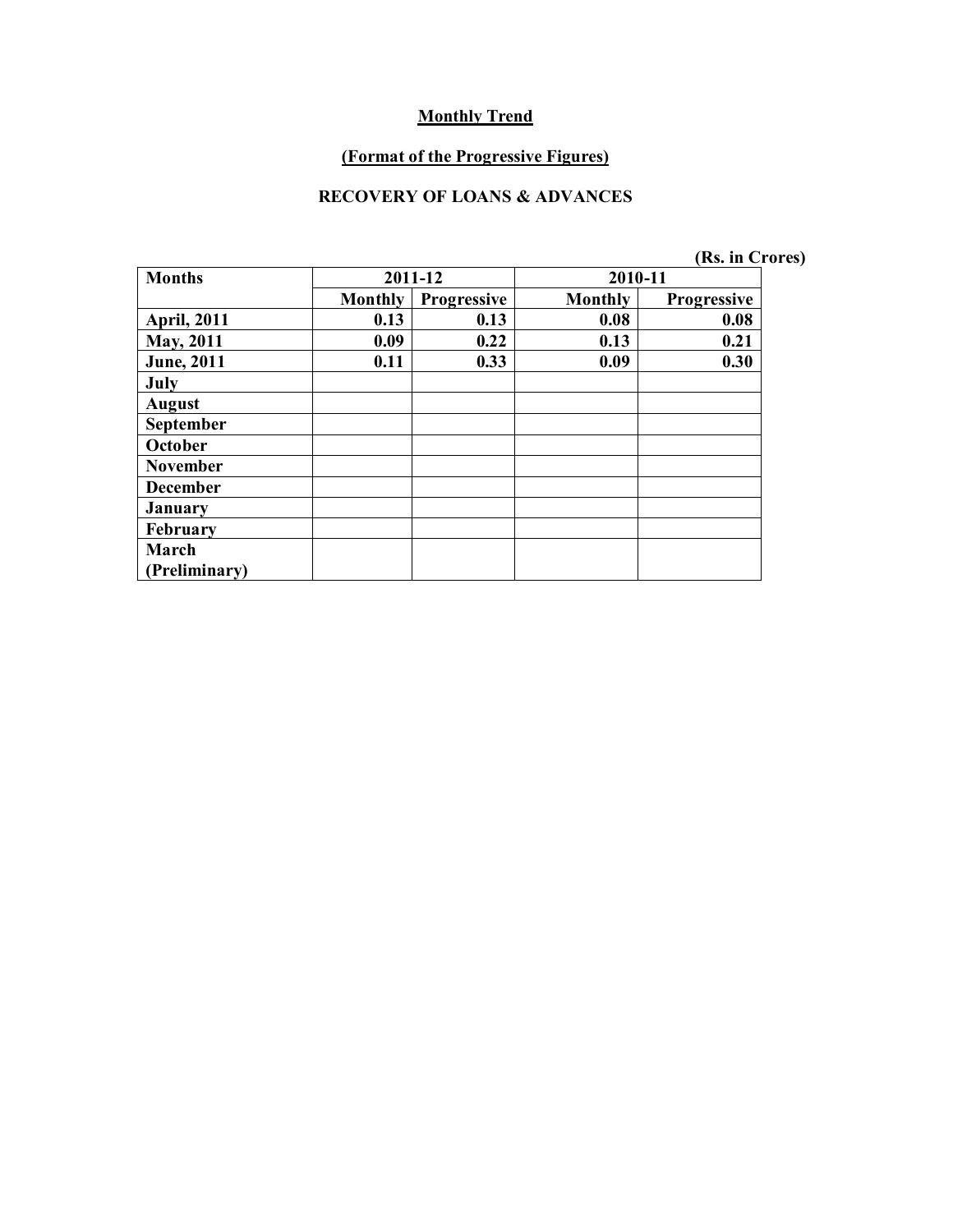#### **(Format of the Progressive Figures)**

### **BORROWING & OTHER LIABILITIES**

|                    |                |             |                | (Rs. in Crores) |  |
|--------------------|----------------|-------------|----------------|-----------------|--|
| <b>Months</b>      |                | 2011-12     | 2010-11        |                 |  |
|                    | <b>Monthly</b> | Progressive | <b>Monthly</b> | Progressive     |  |
| <b>April, 2011</b> | 587.43         | 587.43      | 472.89         | 472.89          |  |
| <b>May, 2011</b>   | 884.33         | 1471.76     | 949.12         | 1422.01         |  |
| <b>June</b> , 2011 | 1353.51        | 2825.27     | 871.38         | 2293.39         |  |
| July               |                |             |                |                 |  |
| <b>August</b>      |                |             |                |                 |  |
| <b>September</b>   |                |             |                |                 |  |
| October            |                |             |                |                 |  |
| <b>November</b>    |                |             |                |                 |  |
| <b>December</b>    |                |             |                |                 |  |
| <b>January</b>     |                |             |                |                 |  |
| <b>February</b>    |                |             |                |                 |  |
| March              |                |             |                |                 |  |
| (Preliminary)      |                |             |                |                 |  |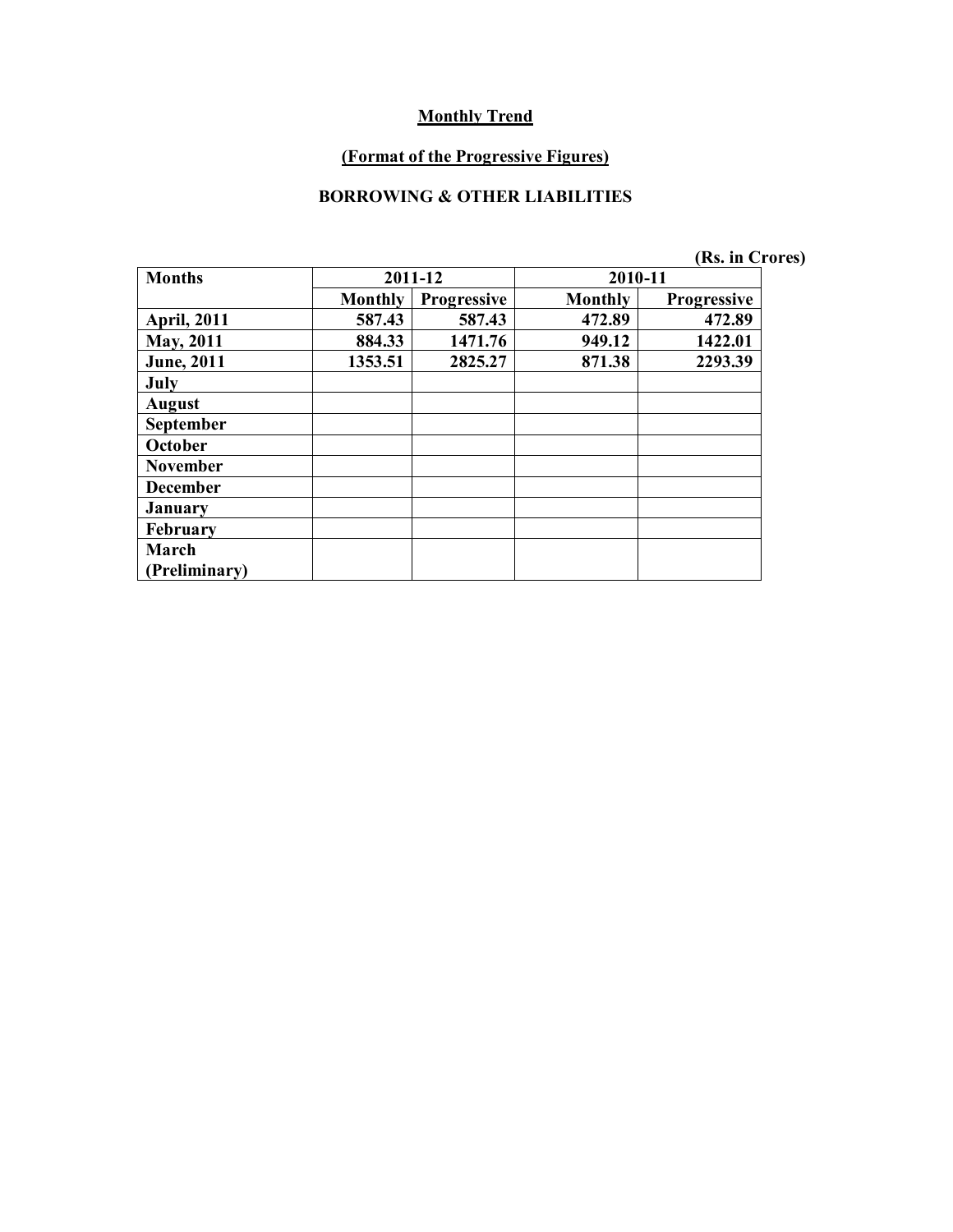#### **(Format of the Progressive Figures)**

### **NON PLAN EXPENDITURE ON REVENUE ACCOUNT**

| (Rs. in Crores) |
|-----------------|
|-----------------|

| <b>Months</b>      |         | 2011-12            | 2010-11        |                    |
|--------------------|---------|--------------------|----------------|--------------------|
|                    | Monthly | <b>Progressive</b> | <b>Monthly</b> | <b>Progressive</b> |
| <b>April, 2011</b> | 1140.09 | 1140.09            | 617.47         | 617.47             |
| May, 2011          | 1142.33 | 2282.42            | 1038.99        | 1656.46            |
| <b>June</b> , 2011 | 1387.30 | 3669.72            | 840.28         | 2496.74            |
| July               |         |                    |                |                    |
| <b>August</b>      |         |                    |                |                    |
| <b>September</b>   |         |                    |                |                    |
| October            |         |                    |                |                    |
| <b>November</b>    |         |                    |                |                    |
| <b>December</b>    |         |                    |                |                    |
| <b>January</b>     |         |                    |                |                    |
| <b>February</b>    |         |                    |                |                    |
| March              |         |                    |                |                    |
| Preliminary)       |         |                    |                |                    |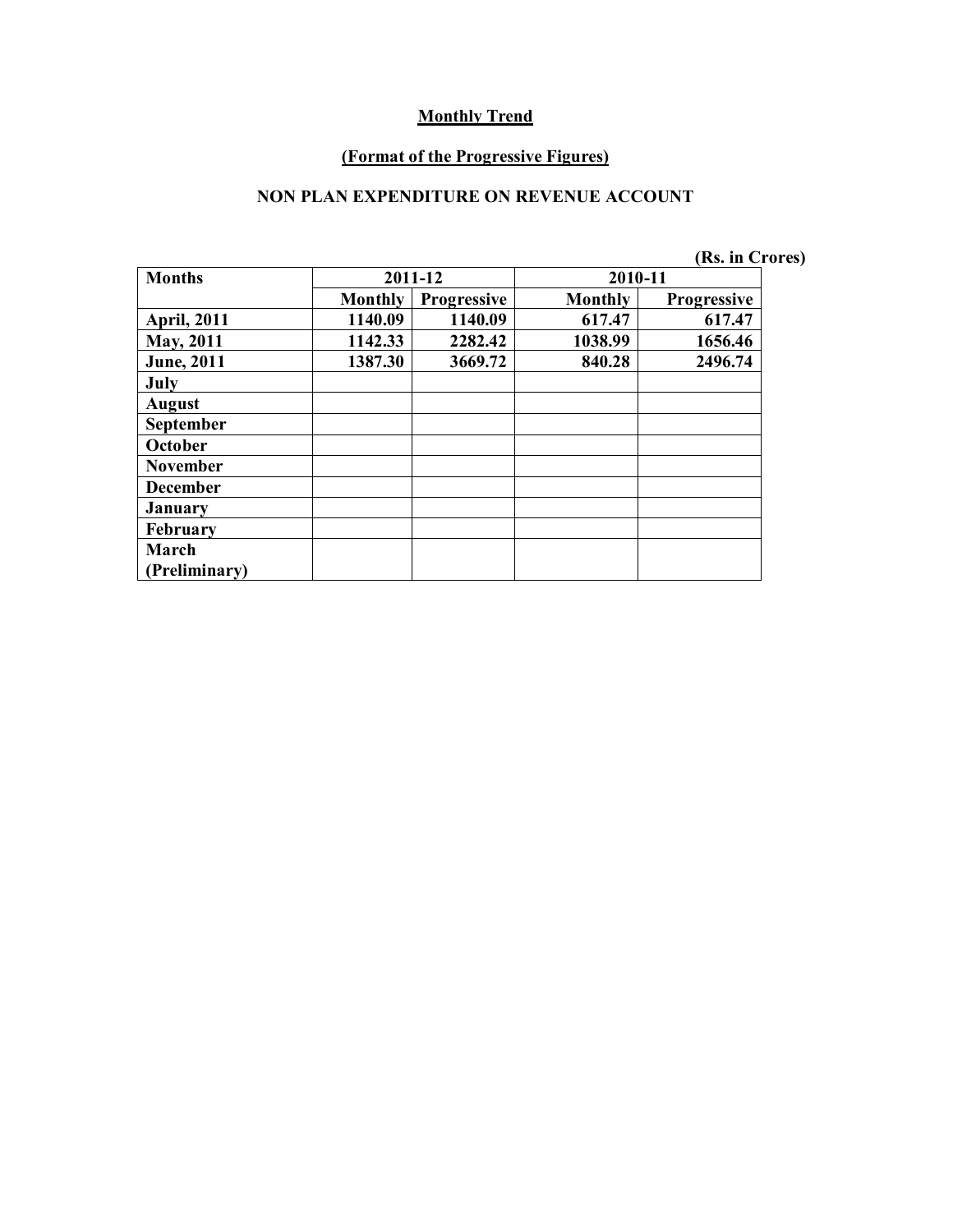#### **(Format of the Progressive Figures)**

### **NON PLAN EXPENDITURE ON INTEREST PAYMENT**

| <b>Months</b>      |                | 2011-12            | 2010-11 |                    |
|--------------------|----------------|--------------------|---------|--------------------|
|                    | <b>Monthly</b> | <b>Progressive</b> | Monthly | <b>Progressive</b> |
| <b>April, 2011</b> |                |                    |         |                    |
| <b>May, 2011</b>   |                |                    | 0.36    | 0.36               |
| <b>June</b> , 2011 | 1.40           | 1.40               | 12.30   | 12.66              |
| July               |                |                    |         |                    |
| <b>August</b>      |                |                    |         |                    |
| September          |                |                    |         |                    |
| October            |                |                    |         |                    |
| <b>November</b>    |                |                    |         |                    |
| <b>December</b>    |                |                    |         |                    |
| <b>January</b>     |                |                    |         |                    |
| <b>February</b>    |                |                    |         |                    |
| March              |                |                    |         |                    |
| (Preliminary)      |                |                    |         |                    |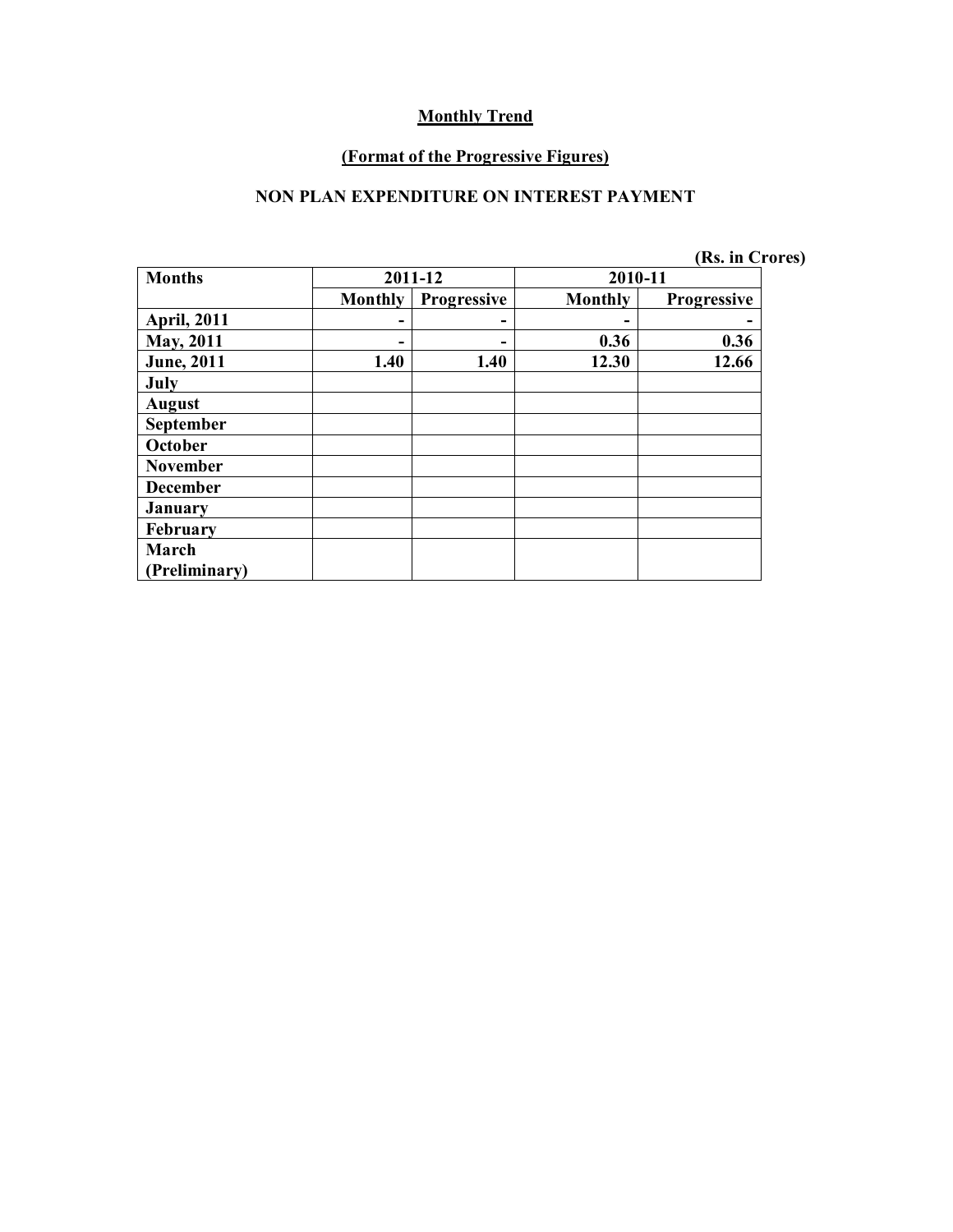#### **(Format of the Progressive Figures)**

### **NON PLAN EXPENDITURE ON CAPITAL ACCOUNT**

|                    |                |                    |             | (Rs. in Crores)    |  |
|--------------------|----------------|--------------------|-------------|--------------------|--|
| <b>Months</b>      |                | 2011-12            | 2010-11     |                    |  |
|                    | <b>Monthly</b> | <b>Progressive</b> | Monthly     | <b>Progressive</b> |  |
| <b>April, 2011</b> | $(-) 19.62$    | $(-)$ 19.62        | $(-)$ 13.49 | $(-) 13.49$        |  |
| <b>May, 2011</b>   | 38.54          | 18.92              | 16.35       | 2.86               |  |
| <b>June</b> , 2011 | 70.37          | 89.29              | 2.09        | 4.95               |  |
| July               |                |                    |             |                    |  |
| <b>August</b>      |                |                    |             |                    |  |
| September          |                |                    |             |                    |  |
| October            |                |                    |             |                    |  |
| <b>November</b>    |                |                    |             |                    |  |
| <b>December</b>    |                |                    |             |                    |  |
| <b>January</b>     |                |                    |             |                    |  |
| February           |                |                    |             |                    |  |
| March              |                |                    |             |                    |  |
| (Preliminary)      |                |                    |             |                    |  |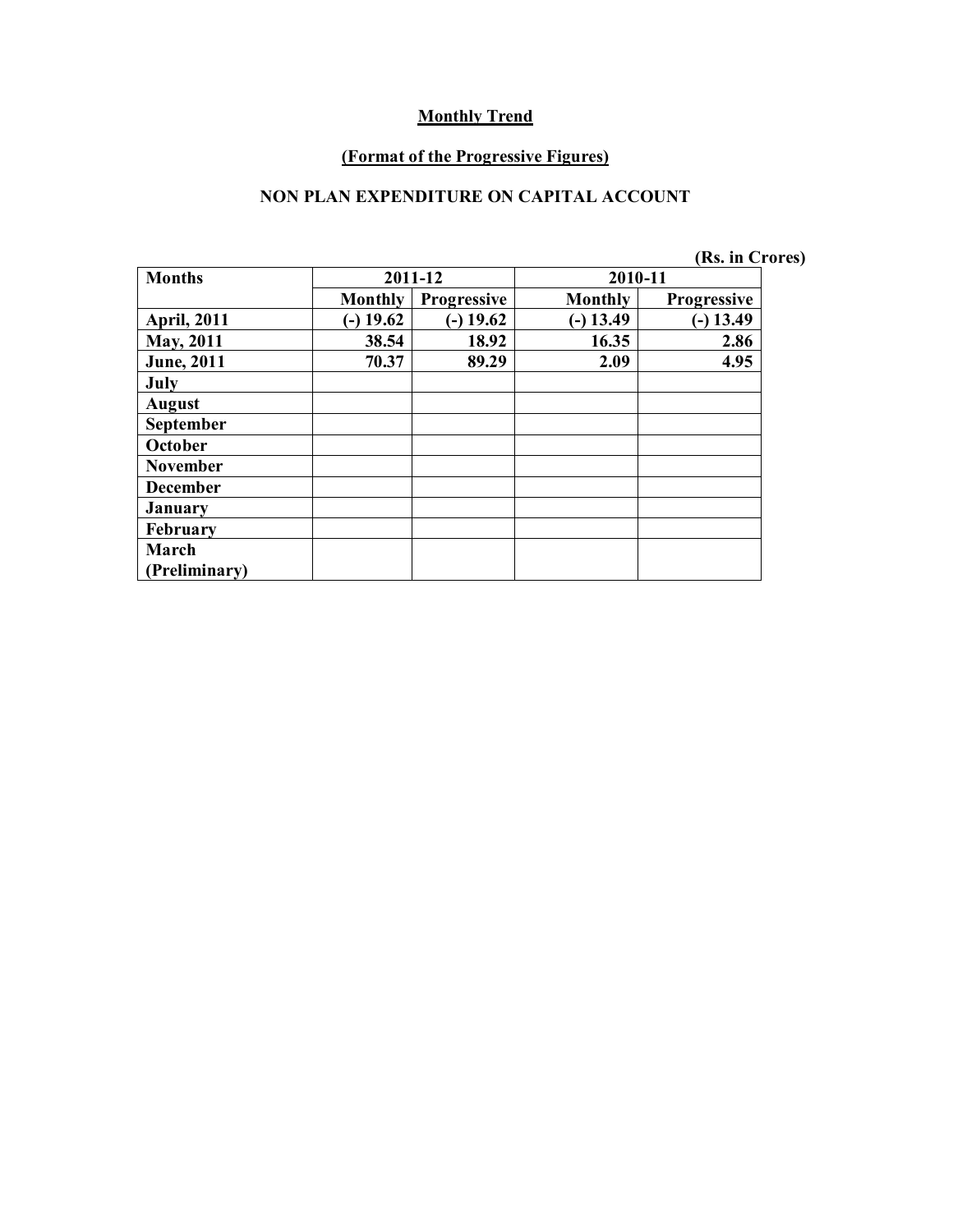#### **(Format of the Progressive Figures)**

### **PLAN EXPENDITURE ON REVENUE ACCOUNT**

| (Rs. in Crores) |  |  |  |
|-----------------|--|--|--|
|-----------------|--|--|--|

| <b>Months</b>      | 2011-12        |             | 2010-11        |                    |
|--------------------|----------------|-------------|----------------|--------------------|
|                    | <b>Monthly</b> | Progressive | <b>Monthly</b> | <b>Progressive</b> |
| <b>April, 2011</b> | 24.63          | 24.63       | 8.43           | 8.43               |
| <b>May, 2011</b>   | 20.70          | 45.33       | 24.75          | 33.18              |
| <b>June</b> , 2011 | 44.19          | 89.52       | 53.84          | 87.02              |
| July               |                |             |                |                    |
| <b>August</b>      |                |             |                |                    |
| <b>September</b>   |                |             |                |                    |
| October            |                |             |                |                    |
| <b>November</b>    |                |             |                |                    |
| <b>December</b>    |                |             |                |                    |
| <b>January</b>     |                |             |                |                    |
| February           |                |             |                |                    |
| March              |                |             |                |                    |
| Preliminary)       |                |             |                |                    |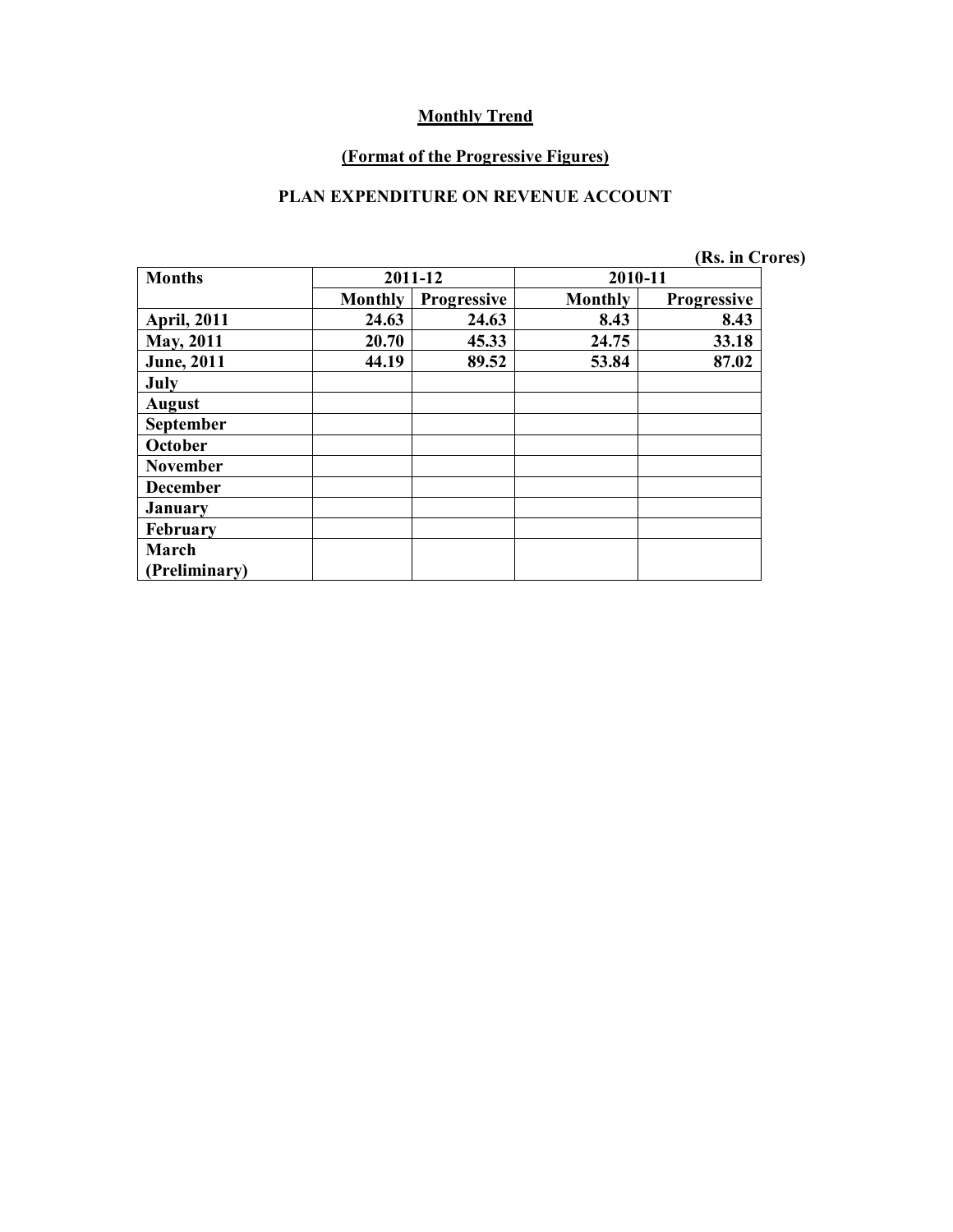#### **(Format of the Progressive Figures)**

### **PLAN EXPENDITURE ON CAPITAL ACCOUNT**

| (Rs. in Crores) |
|-----------------|
|-----------------|

| <b>Months</b>      | 2011-12        |             | 2010-11 |                    |
|--------------------|----------------|-------------|---------|--------------------|
|                    | <b>Monthly</b> | Progressive | Monthly | <b>Progressive</b> |
| <b>April, 2011</b> | 18.40          | 18.40       | 9.75    | 9.75               |
| <b>May, 2011</b>   | 22.85          | 41.25       | 44.13   | 53.88              |
| <b>June</b> , 2011 | 91.49          | 132.74      | 96.87   | 150.75             |
| July               |                |             |         |                    |
| <b>August</b>      |                |             |         |                    |
| September          |                |             |         |                    |
| October            |                |             |         |                    |
| <b>November</b>    |                |             |         |                    |
| <b>December</b>    |                |             |         |                    |
| <b>January</b>     |                |             |         |                    |
| February           |                |             |         |                    |
| March              |                |             |         |                    |
| Preliminary)       |                |             |         |                    |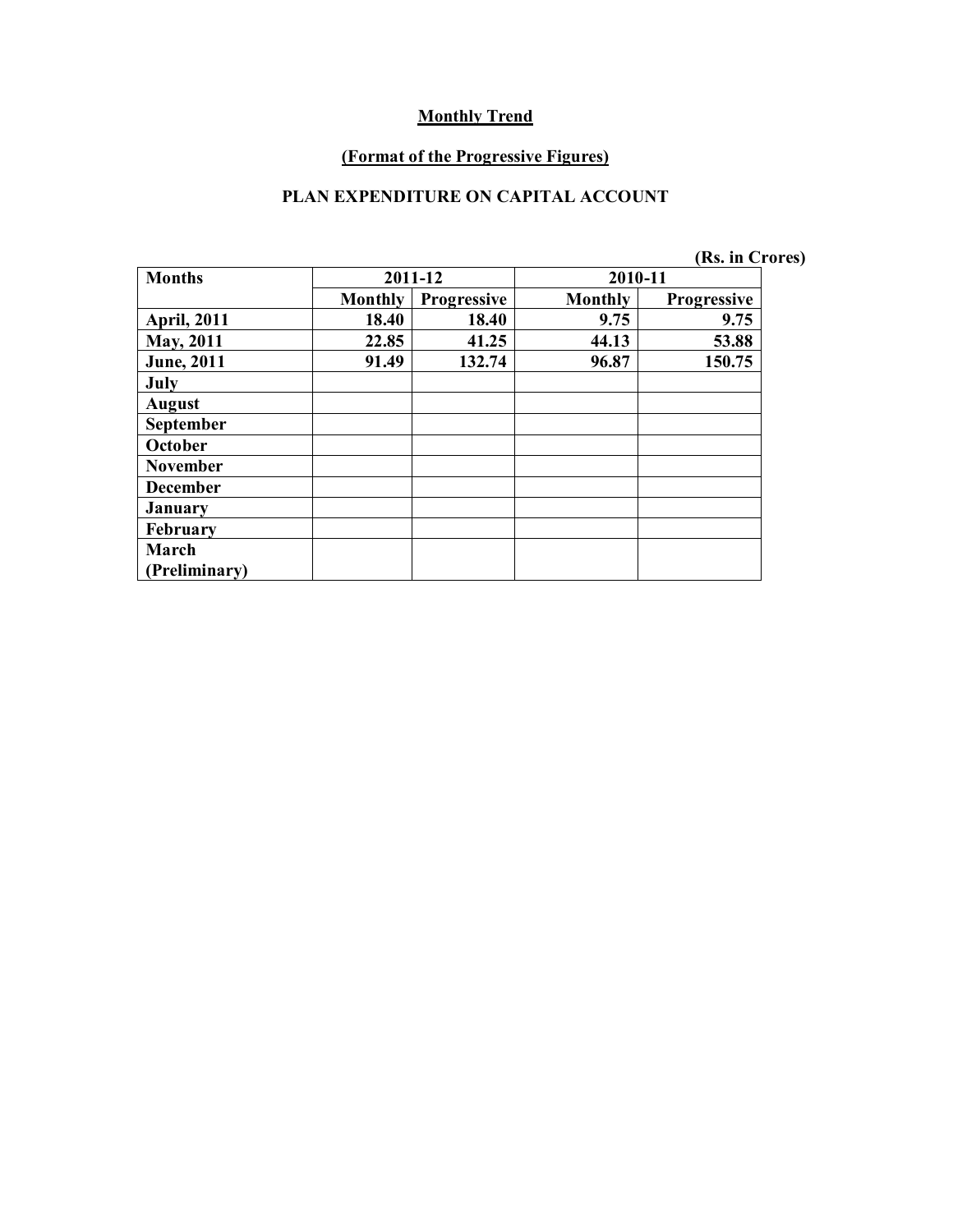#### **(Format of the Progressive Figures)**

### **TOTAL EXPENDITURE ON REVENUE ACCOUNT**

| (Rs. in Crores) |  |
|-----------------|--|
|-----------------|--|

| <b>Months</b>      | 2011-12        |             | 2010-11        |                    |
|--------------------|----------------|-------------|----------------|--------------------|
|                    | <b>Monthly</b> | Progressive | <b>Monthly</b> | <b>Progressive</b> |
| <b>April, 2011</b> | 1164.72        | 1164.72     | 625.90         | 625.90             |
| May, 2011          | 1163.03        | 2327.75     | 1063.74        | 1689.64            |
| <b>June</b> , 2011 | 1431.49        | 3759.24     | 894.11         | 2583.75            |
| July               |                |             |                |                    |
| <b>August</b>      |                |             |                |                    |
| <b>September</b>   |                |             |                |                    |
| October            |                |             |                |                    |
| <b>November</b>    |                |             |                |                    |
| <b>December</b>    |                |             |                |                    |
| <b>January</b>     |                |             |                |                    |
| February           |                |             |                |                    |
| March              |                |             |                |                    |
| Preliminary)       |                |             |                |                    |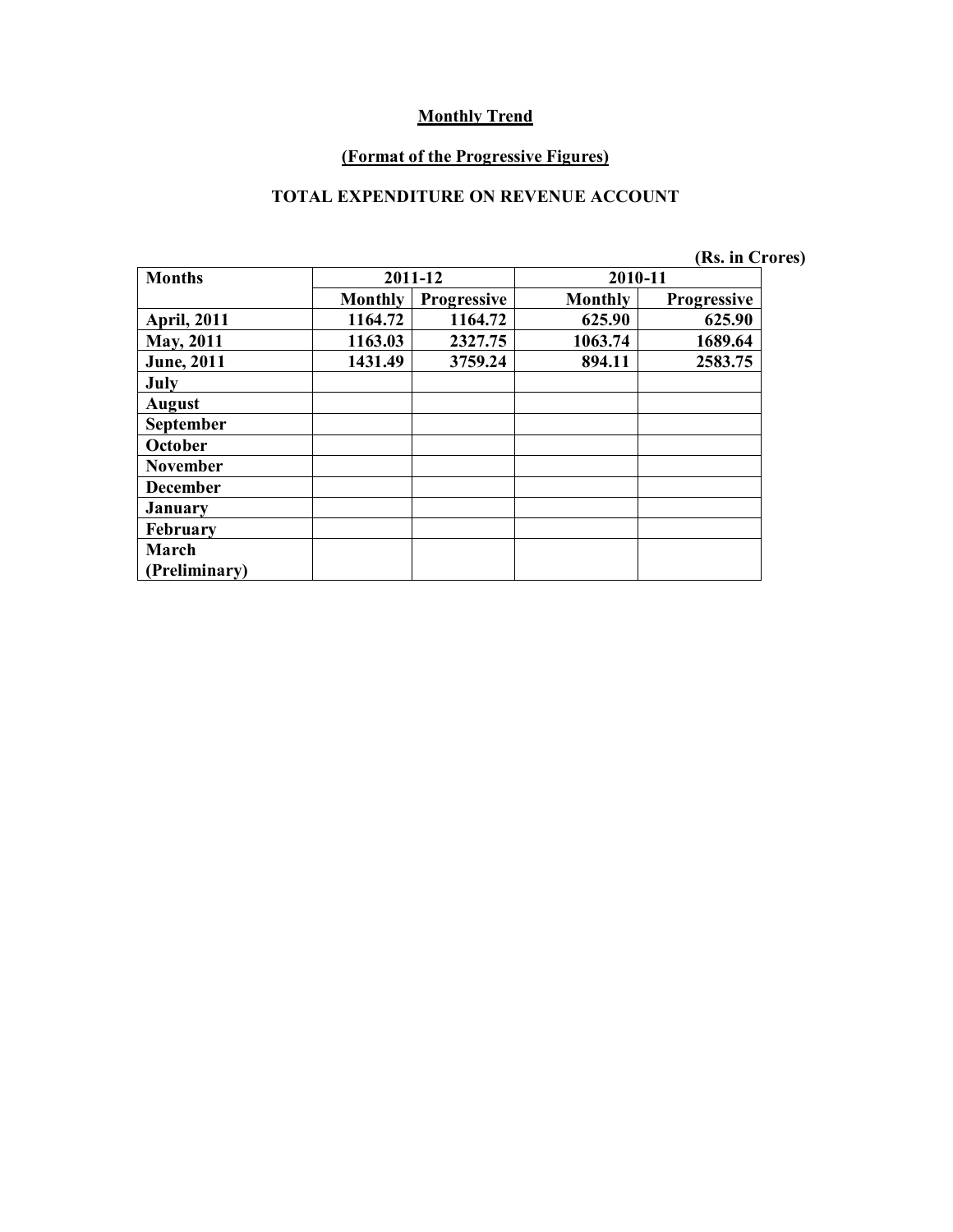#### **(Format of the Progressive Figures)**

### **TOTAL EXPENDITURE ON CAPITAL ACCOUNT**

|                    |                |                    |                | (Rs. in Crores)    |  |
|--------------------|----------------|--------------------|----------------|--------------------|--|
| <b>Months</b>      |                | 2011-12            | 2010-11        |                    |  |
|                    | <b>Monthly</b> | <b>Progressive</b> | <b>Monthly</b> | <b>Progressive</b> |  |
| <b>April, 2011</b> | $-$ ) 1.22     | $-1.22$            | $(-)$ 3.74     | $(-)$ 3.74         |  |
| <b>May, 2011</b>   | 61.39          | 60.17              | 60.48          | 56.74              |  |
| <b>June</b> , 2011 | 161.86         | 222.03             | 98.97          | 155.71             |  |
| July               |                |                    |                |                    |  |
| <b>August</b>      |                |                    |                |                    |  |
| <b>September</b>   |                |                    |                |                    |  |
| October            |                |                    |                |                    |  |
| <b>November</b>    |                |                    |                |                    |  |
| <b>December</b>    |                |                    |                |                    |  |
| <b>January</b>     |                |                    |                |                    |  |
| February           |                |                    |                |                    |  |
| March              |                |                    |                |                    |  |
| (Preliminary)      |                |                    |                |                    |  |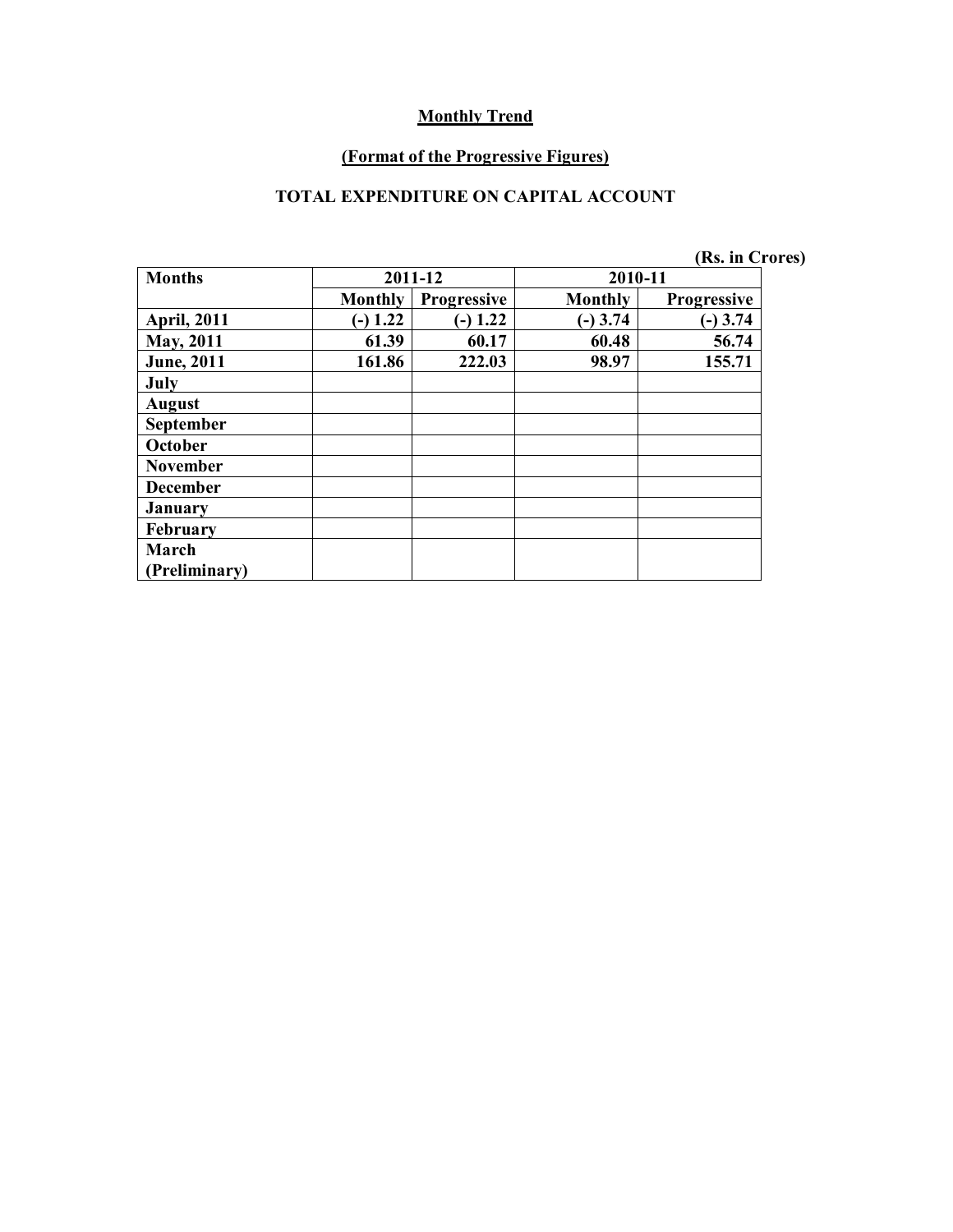#### **(Format of the Progressive Figures)**

#### **LOANS & ADVANCES DISBURSED**

|  |  | (Rs. in Crores) |  |
|--|--|-----------------|--|
|--|--|-----------------|--|

| <b>Months</b>      | 2011-12        |                    | 2010-11        |                    |  |
|--------------------|----------------|--------------------|----------------|--------------------|--|
|                    | <b>Monthly</b> | <b>Progressive</b> | <b>Monthly</b> | <b>Progressive</b> |  |
| <b>April, 2011</b> |                | -                  |                |                    |  |
| <b>May, 2011</b>   | 0.05           | 0.05               |                |                    |  |
| <b>June</b> , 2011 | 9.25           | 9.30               | 0.94           | 0.94               |  |
| July               |                |                    |                |                    |  |
| <b>August</b>      |                |                    |                |                    |  |
| September          |                |                    |                |                    |  |
| October            |                |                    |                |                    |  |
| <b>November</b>    |                |                    |                |                    |  |
| <b>December</b>    |                |                    |                |                    |  |
| <b>January</b>     |                |                    |                |                    |  |
| February           |                |                    |                |                    |  |
| March              |                |                    |                |                    |  |
| Preliminary)       |                |                    |                |                    |  |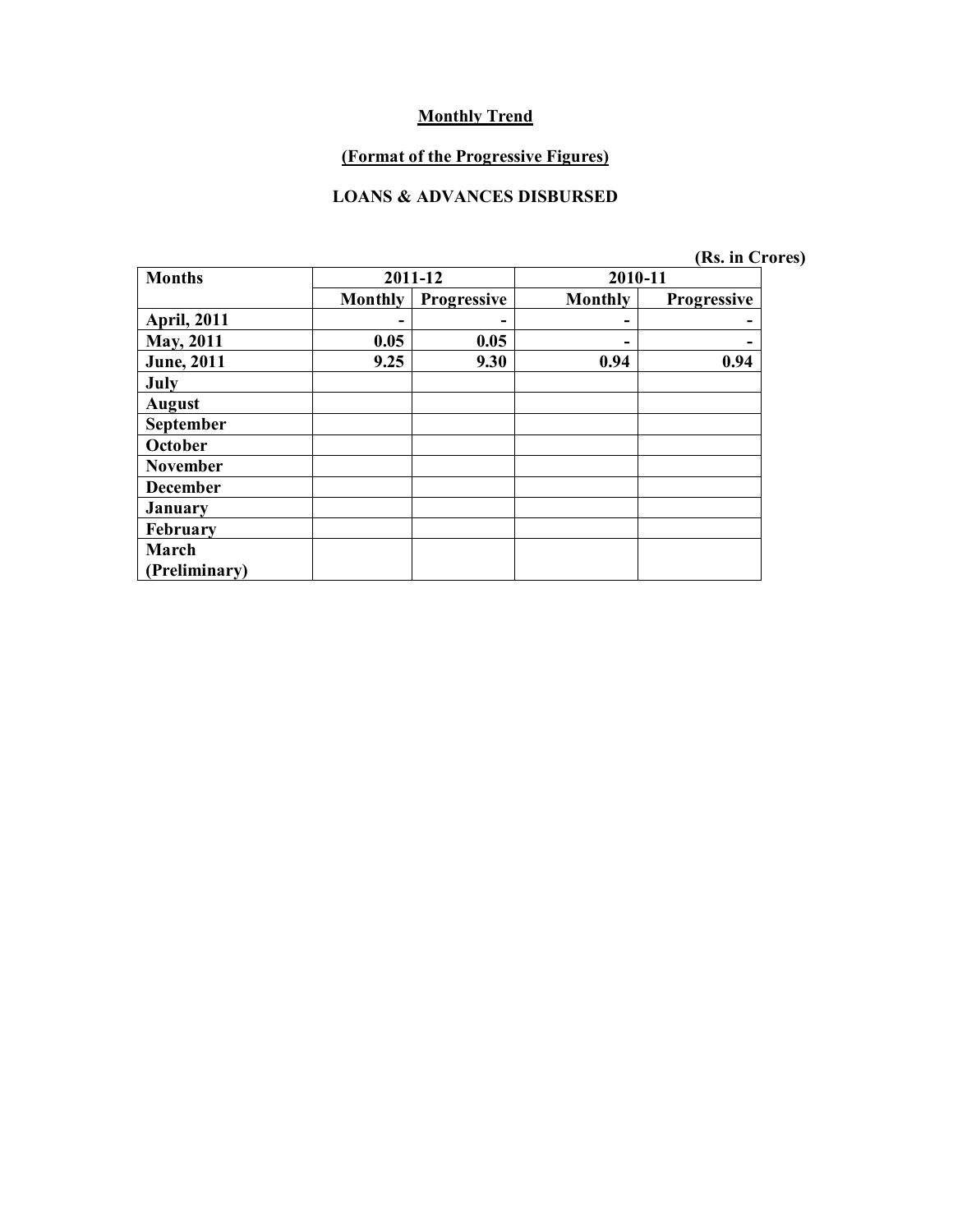# **(Format of the Progressive Figures)**

# **REVENUE SURPLUS DEFICIT**

| <b>Months</b>      | 2011-12        |                    | 2010-11        |                    |  |
|--------------------|----------------|--------------------|----------------|--------------------|--|
|                    | <b>Monthly</b> | <b>Progressive</b> | <b>Monthly</b> | <b>Progressive</b> |  |
| <b>April, 2011</b> | $-$ ) 588.78   | $(-)$ 588.78       | $(-)$ 476.71   | $-)$ 476.71        |  |
| <b>May, 2011</b>   | $-$ 822.98     | $-$ ) 1411.76      | $-)888.77$     | $-$ ) 1365.48      |  |
| <b>June</b> , 2011 | $(-)$ 1182.50  | $(-)$ 2594.26      | $(-) 771.44$   | $-$ ) 2136.92      |  |
| July               |                |                    |                |                    |  |
| <b>August</b>      |                |                    |                |                    |  |
| <b>September</b>   |                |                    |                |                    |  |
| October            |                |                    |                |                    |  |
| <b>November</b>    |                |                    |                |                    |  |
| <b>December</b>    |                |                    |                |                    |  |
| <b>January</b>     |                |                    |                |                    |  |
| February           |                |                    |                |                    |  |
| March              |                |                    |                |                    |  |
| Preliminary)       |                |                    |                |                    |  |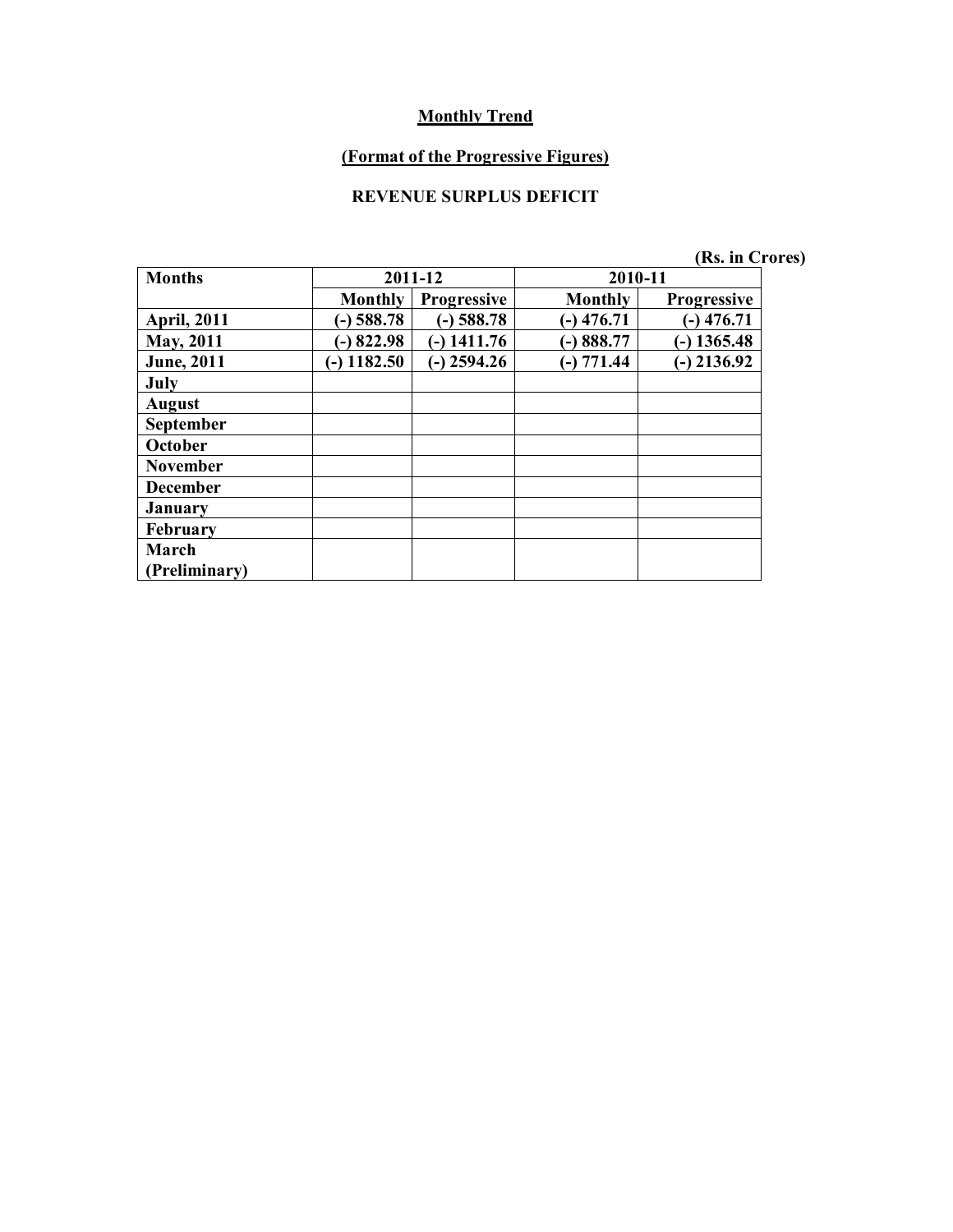## **(Format of the Progressive Figures)**

## **FISCAL SURPLUS DEFICIT**

| <b>Months</b>      | 2011-12        |             | 2010-11        |             |
|--------------------|----------------|-------------|----------------|-------------|
|                    | <b>Monthly</b> | Progressive | <b>Monthly</b> | Progressive |
| <b>April, 2011</b> | 587.43         | 587.43      | 472.89         | 472.89      |
| May, 2011          | 884.33         | 1471.76     | 949.12         | 1422.01     |
| <b>June</b> , 2011 | 1353.50        | 2825.26     | 871.26         | 2293.27     |
| July               |                |             |                |             |
| <b>August</b>      |                |             |                |             |
| <b>September</b>   |                |             |                |             |
| October            |                |             |                |             |
| <b>November</b>    |                |             |                |             |
| <b>December</b>    |                |             |                |             |
| January            |                |             |                |             |
| February           |                |             |                |             |
| March              |                |             |                |             |
| Preliminary)       |                |             |                |             |